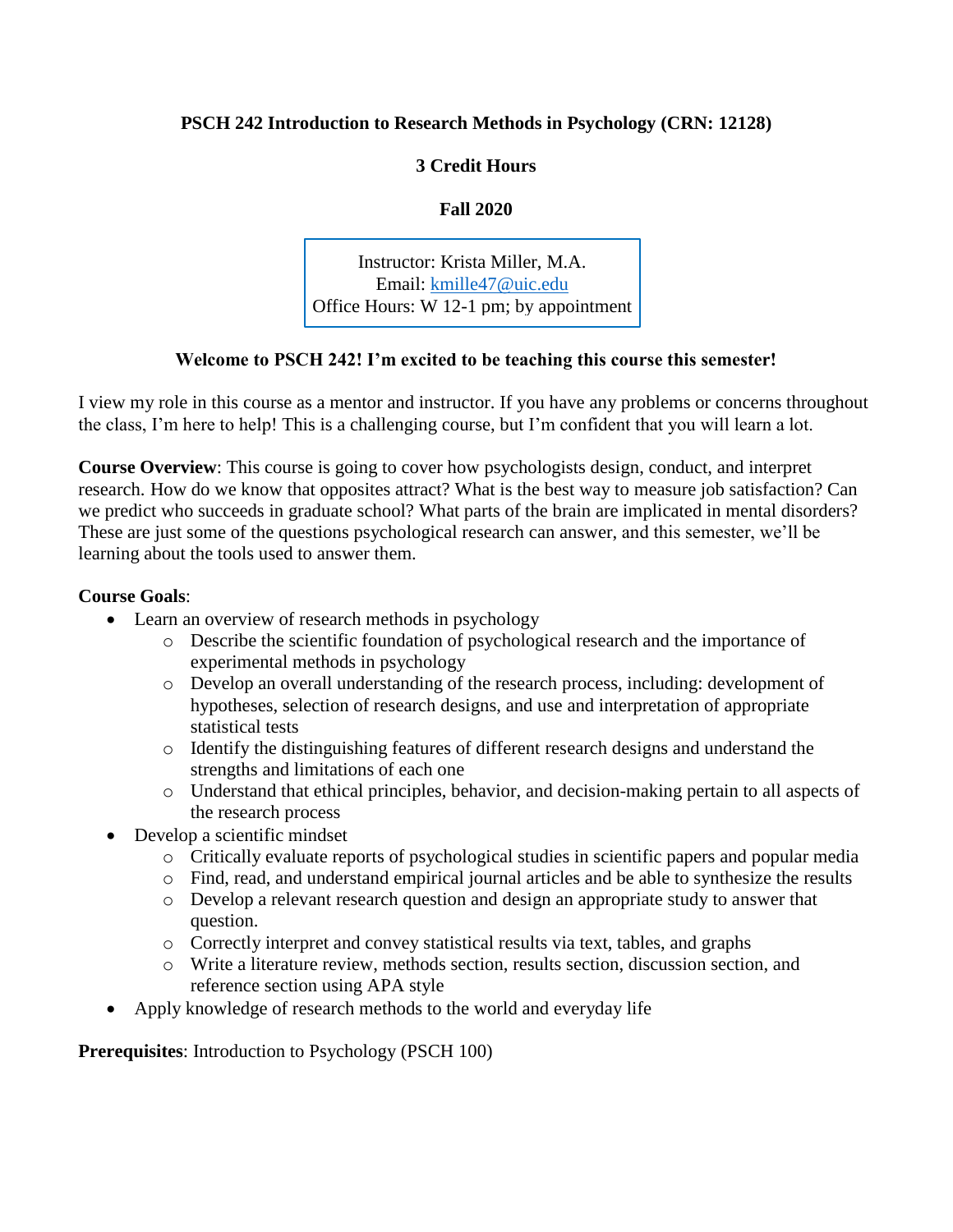### **Course Format**

Our class will take place asynchronously, meaning our course does not have required synchronous (live) class sessions for you to attend. You will, however, be expected to devote an amount of time similar to what you would have spent in lecture and discussion (approximately 3 hours) viewing videos, reading assigned materials, and completing class assignments for this course. In addition, you will be expected to devote time to the following class activities: studying the material, researching and writing drafts for papers and other project-based assignments, active participation in online discussion boards, etc.

**Course Materials**: Cozby, P.C., & Bates, S.C. (2019). *Methods in behavioral research* (14<sup>th</sup> ed.). New York, NY: McGraw-Hill Education; Access to McGraw-Hill's Connect platform.

Additional readings will be posted to Blackboard.

Recommended Materials: American Psychological Association. (2019). *Publication Manual of the American Psychological Association* (7th ed.). Washington, DC: Author.

# **COURSE REQUIREMENTS, METHODS OF EVALUATION, & GRADING POLICIES**

### **Exams (45%)**

There will be four exams offered during the course; three exams during the semester and a final exam. **Your lowest grade of the four will be dropped**. The exams will be worth 45% of your final grade. Exams offered during the semester will be non-cumulative. A cumulative final exam will be offered during the week of finals.

As mentioned above, the lowest of the four exams will be dropped. This eliminates the need for make-up exams – if you miss the exam (for whatever reason), that exam will be dropped. It also accounts for the fact that everyone can have a bad day. If you are not satisfied with an exam score, you always have the option to take the final and potentially boost your grade. If the score on your final is better than one of your previous exams, the earlier exam would be dropped from your final grade calculation. However, this can only happen if you take the first three scheduled exams. In addition, if you are happy with your first three exam scores, you are not required to take the final.

All exams will be offered for a 24-hour period  $(12:01 \text{ am} - 11:59 \text{ pm})$  on the scheduled exam date. See below for dates. You will have a typical class period (1 hour) to complete the exam. **This course requires the use of LockDown Browser and a webcam for online exams.** The webcam can be built into your computer or can be the type that plugs in with a USB cable. More information on LockDown Browser will be provided prior to the first exam.

An extra credit opportunity will be offered after each exam (with the exception of the final). To take advantage of this opportunity, you must a) identify the questions (multiple choice and short answer) you got incorrect, b) reflect on why you answered as you did, and c) identify the correct answer. Additionally, you must provide a short paragraph that a) describes the study strategies you used to prepare for the exam and b) reflects on those strategies by identifying what worked and what you may want to do differently for future exams. This exam post-mortem will be worth 10 extra points and must be completed within a week of receiving your exam grade.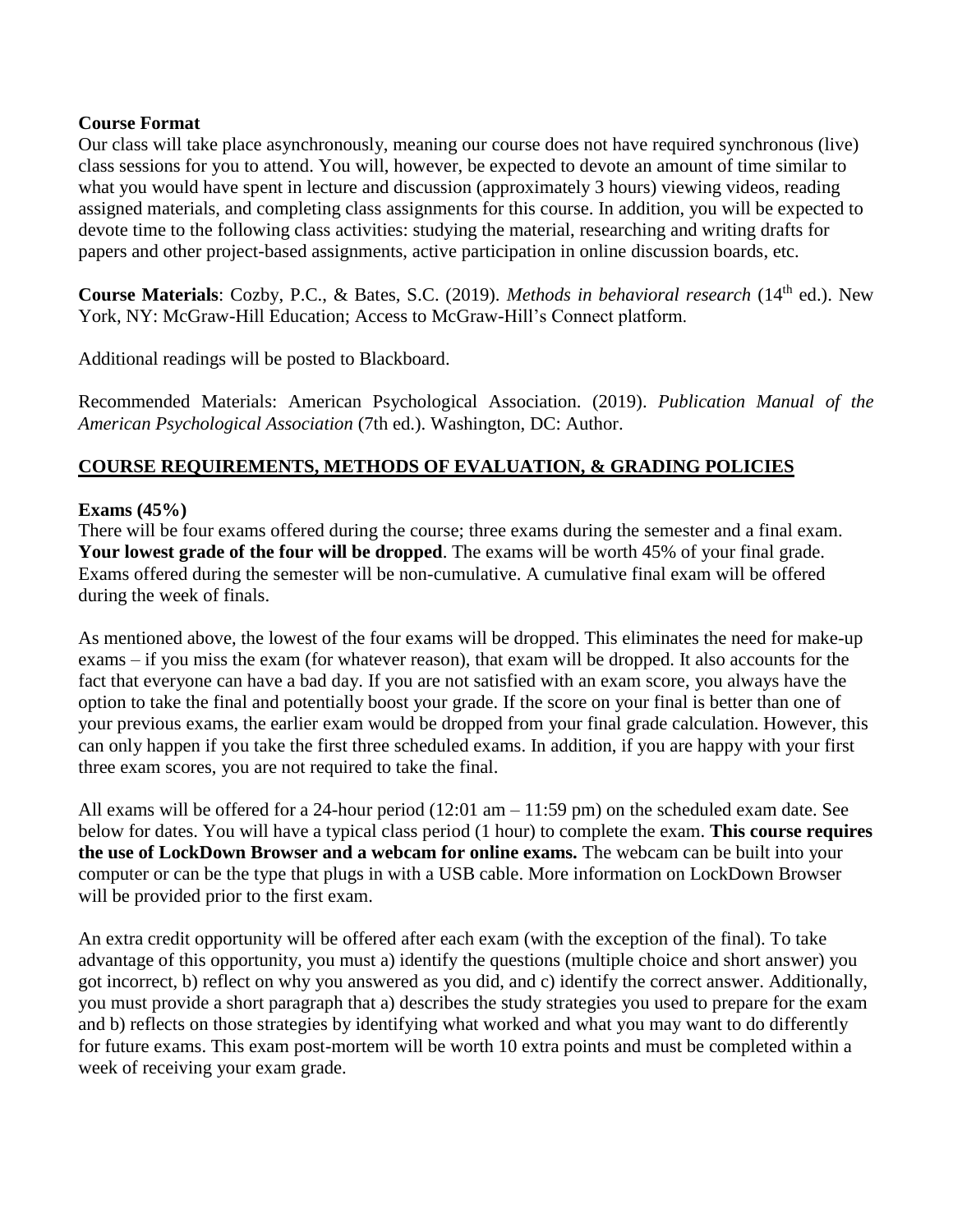#### **Research Proposal (20%)**

You will write a research proposal for this class. It will be worth 20% of your final grade. The research proposal is broken into three assignments: 1) an annotated bibliography, 2) a draft of the methods and proposed results section, and 3) the full research proposal. Each assignment will build off the ones before it and culminate in a full research proposal due at the end of the semester. See below for due dates.

The annotated bibliography will ask you to summarize and evaluate 6-8 empirical articles for the introduction section of your paper. It will be worth 2.5% of your final grade. The draft of the method and proposed results section will help you work through a) the best way to test your research question and b) what pattern of results will support your prediction. It will be worth 2.5% of your final grade. The annotated bibliography and the method/results section draft will be graded pass/fail. This is done to give you a low-stakes opportunity to receive feedback before turning in the final product. Use this opportunity wisely! Please note these assignments must be at least 75% complete to receive a passing grade (e.g., the annotated bibliography must include summaries for 4 of the required 6 references). Incomplete assignments will automatically receive a failing grade.

The research proposal will ask you to a) include an introduction that describes the topic of study and background research, b) state specific hypotheses at the end of your introduction, c) describe a method for testing your hypotheses, d) describe the type of results you expect to find, and e) describe the theoretical implication of your expected results. It will be worth 15% of your final grade.

Writing a research proposal in a research methods class is important for several reasons. For starters, it is an excellent way to apply the knowledge you will have gained throughout the semester. One of the most exciting things about research is getting to design an experiment that tests a question you're curious about, and, through this class, you will gain the tools necessary to do just that. Your research proposal is a way to show-off that knowledge. It will also prepare you for advanced psychology/science-based courses. It may also help you in your future career. For example, in several different industries, you may be asked to write formal reports or even encounter grant proposals at work.

Papers must be submitted via Blackboard and are due on the date indicated in the class schedule.

## **Retrieval Practice – SmartBook Assignments (10%)**

SmartBook is a web-based application created by the textbook publisher that helps to reinforce concepts we're learning in class. You can complete the assignment by answering questions (multiple choice, true/false, matching, fill-in-the-blank) and rating your confidence in your answers. SmartBook assignments do not have to be completed in one sitting! So take your time and balance your reading and self-testing throughout the week.

Twelve SmartBook Assignments have been assigned throughout the semester. You must complete ten (10) to receive full credit.

SmartBook Assignments must be completed by 11:59 pm on the Sunday due date.

#### **Homework Assignments (10%)**

You will have a total of five homework assignments over the course of the semester. Homework will be worth 10% of your final grade (See below for homework due dates).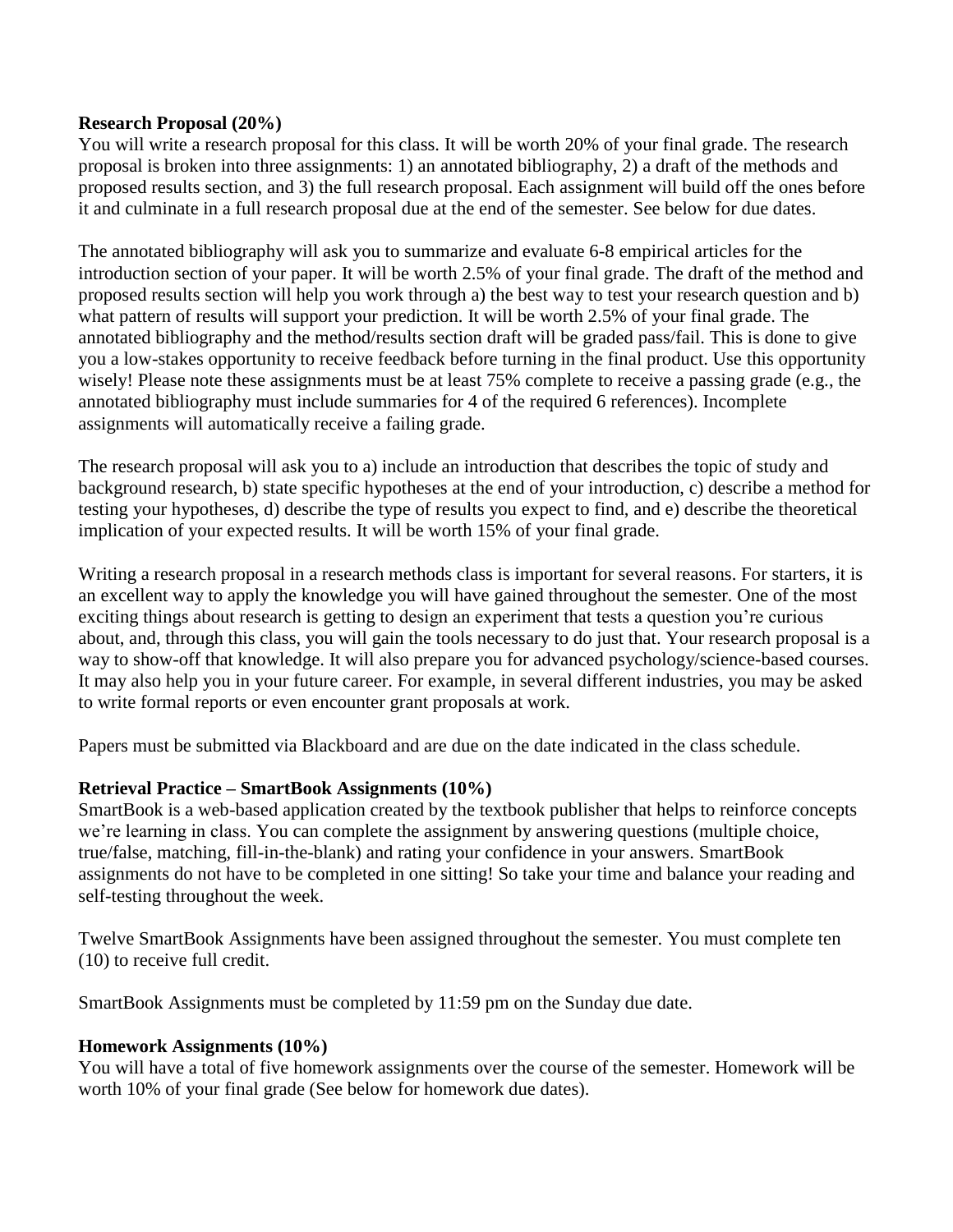Homework assignments will be skill-based and interactive. As such, these assignments will require substantial effort and time so make sure you plan accordingly.

Homework assignments must be submitted via Blackboard and are due on the date indicated in the class schedule.

## **Weekly Discussion Posts (10%)**

# Initial Post | DUE each week by Thursday, 11:59 PM CST

Initial posts are your first post of the week in which you answer 2-3 specific short essay question(s) or prompt(s), posed by the instructor. The initial post should be a minimum of 300 words and is due each Thursday at 11:59 PM CST.

# Response Posts (2) | DUE each week by Sunday, 11:59 PM CST

You will be asked to post thoughts and reflections thrice per discussion forum (an initial post to the prompt and a response to at least two peers). You are encouraged to read each other's posts and respond, reflect, and/or support peers. I will periodically respond to discussion posts, but will not respond to each individual discussion thread as this is a space for students to interact. Response posts should extend the discussion by adding information to the discussion and asking quality questions. This is an opportunity to comment on the posts made by peers, share knowledge, and explore topics in more depth. Please note that simply agreeing with your peer (e.g. "I agree" or "That's great!") is not a substantive response. Response posts should be at least 100 words and are due by the Sunday of that week by 11:59 PM CST.

## **Muddiest Points (5%)**

Each week you will be asked to reflect on the material we covered in class that week. Is there something that is still unclear? Are you struggling to understand a particular concept? Write it down! Please be as specific as possible so we can best address your concern. Everything make sense? Great! Instead, tell us (in 3-5 sentences) about the most interesting thing you learned in class that week. Responses such as, "Everything was clear this week," without further elaboration will receive an automatic 50% grade deduction. Remember this is an opportunity for you to reflect on your own understanding of the material!

Your TA will respond to select "muddiest points" each week. Muddiest points are due each Sunday at 11:59 PM CST.

## **Final Grading**

Course grades will be based on exams (45%), research proposal (20%), SmartBook assignments (10%), homework (10%), discussion posts (10%), and muddiest points (5%). Grades will be based on the following scale:

| Grade     | Percent   |
|-----------|-----------|
|           | 89.5-100  |
| B         | 79.5-89.4 |
| $\subset$ | 69.5-79.4 |
| Ð         | 59.5-69.4 |
| F         | $0-59.4$  |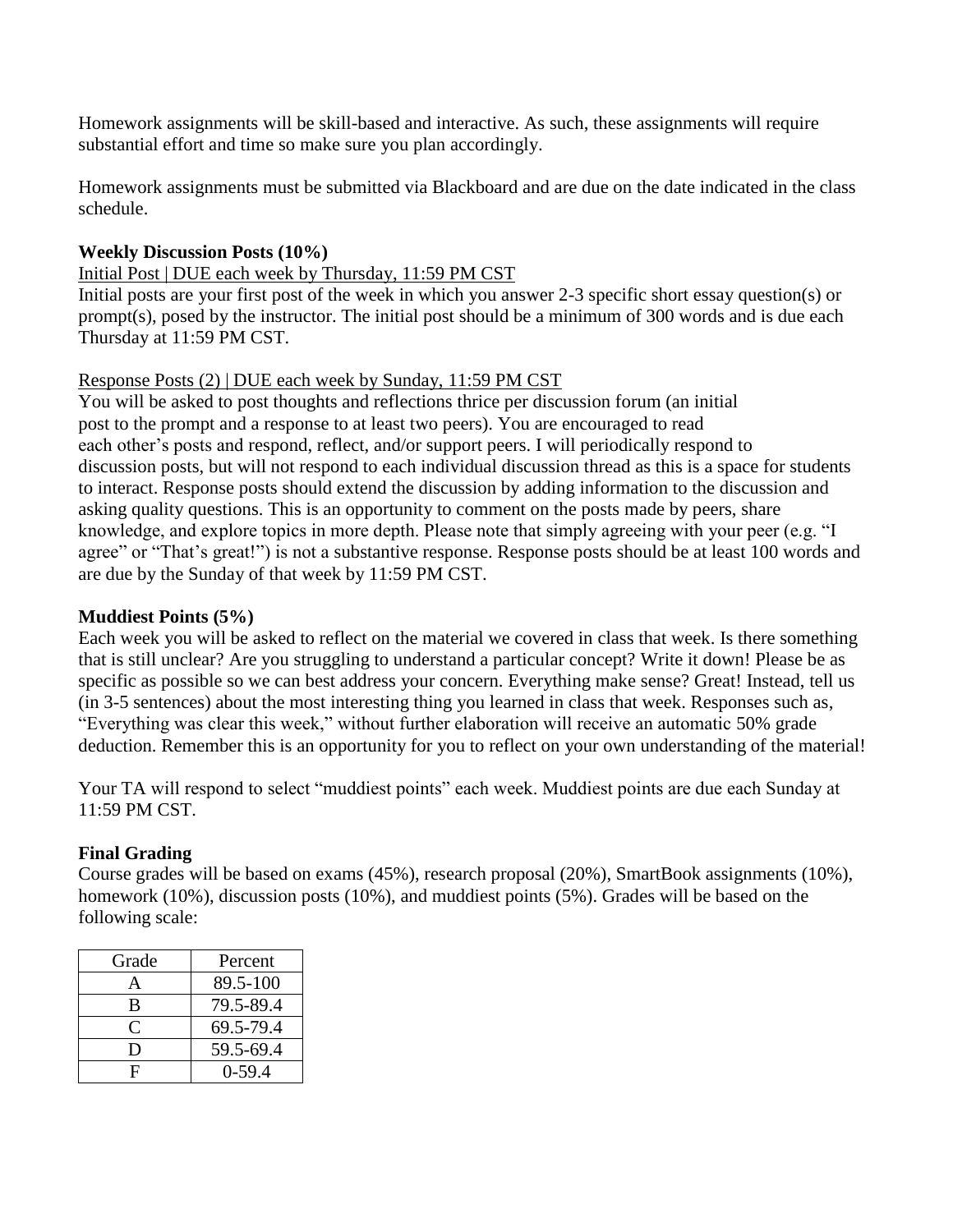**It will be your responsibility to keep track of your scores on Blackboard.** Be sure to keep copies of all your graded assignments in case any discrepancies arise. If you notice that a score has been incorrectly entered into Blackboard, show me the original paper with the correct grade so that I can accurately correct your grade. If you are unable to produce the graded work, you will receive the grade that appears in Blackboard.

# **COURSE POLICIES AND EXPECTATIONS**

### **Blackboard Technical Support**

You are required to be knowledgeable with the Blackboard learning system. It is your responsibility to contact UIC's Information Technology department or the Blackboard Help Desk concerning any technical issues they are experiencing navigating the system. Lack of knowledge for Blackboard or technology is not an acceptable excuse for missed or late assignments.

### **Email Communication**

All e-mail communication with me or your teaching assistant must be carried out in a professional manner. You must have an active UIC e-mail account for all course related communication and are responsible for checking e-mails regularly. The following format is required:

• The subject line must include a clear description of the content, and the course name being addressed in the body of the e-mail.

• The body of the e-mail must include a greeting (i.e.: "Dear Prof. Miller: ....") and must end with your full registered name.

• If attaching a document, this document must contain your name and the course number PSCH 242, Fall 2020 and title related to that document.

• Unprofessionally written emails that do not follow the requirements above will NOT be answered or accepted.

#### **Communication Note**

During the semester, emails will be returned within 24 hours during the work week. Emails received on Friday or over the weekend will be responded to by the following Monday.

## **Disruptive Behavior**

It is expected that you will treat your peers with respect at all times. It is imperative that the online learning community be an atmosphere of respect given various individual opinions and perspectives. Actions that disrupt the learning environment are not welcomed and such behaviors will result in a 1-10 point lowering of the student's grade. Continual disruptive behavior will result in the student being dismissed from the class. Up to 10% of the total course points can be deducted from the final grade, at my discretion, for unprofessional behavior based solely on this statement.

#### **Submitting Assignments**

All assignments are to be submitted by the assigned posted day and time via the course's Blackboard site. You must submit *readable* files. A corrupted document that will not open, a blank document, or an empty email with no attachment is **not** on-time work. Confirm that you have uploaded or sent the right file what you see at your end in **Blackboard** is exactly what I see when I evaluate your work. Late points accumulate until you send an appropriate file.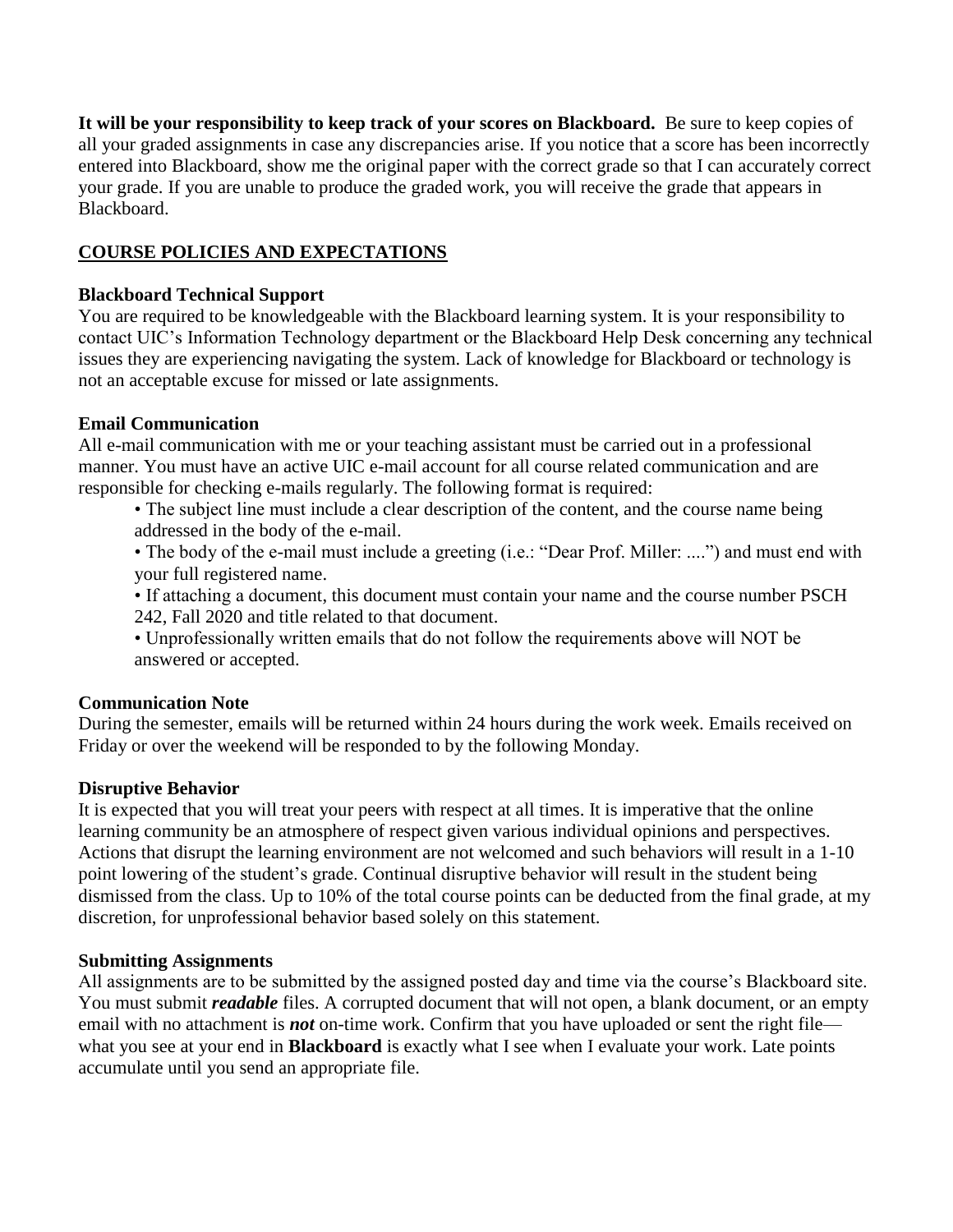#### **Stuff Happens!**

All work is due on the day indicated in the class schedule. At the beginning of the semester, however, you will be emailed a virtual Stuff Happens! Card that you may use to trade in for one free late assignment. This card will entitle you to hand in one written assignment (research proposal, homework assignments) up two days late with no questions asked. The Stuff Happens! Card may be redeemed by forwarding the email to your teaching assistant with a quick note indicating which assignment you are using it for. Please note that the Stuff Happens! Card is YOUR responsibility. Do not accidentally delete it! You will only be sent one and no replacements will be granted. You may also turn in an unused Stuff Happens! Card at the end of the semester for 20 extra credit points.

Besides the one "free" late assignment, additional late assignments will be accepted. Additional late assignments will be penalized 10% for each 24-hour day that they are turned in late. Please also note that you are welcome to submit early if a scheduling conflict prevents you from submitting your work on the due date.

#### **Office Hours**

I will hold scheduled online weekly office hours to explain assignments and/or answer specific questions as needed. You are also welcome to communicate with me through email concerning the course and class discussions. Additionally, appointments can be made for online (e.g., BlackBoard Collaborate/Zoom) office hours during a time that is convenient for the both of us.

### **Academic Integrity**

*All work should be your own.*

Guidelines Regarding Academic Integrity (*from the UIC Undergraduate Catalog):* As an academic community, the University of Illinois at Chicago is committed to providing an environment in which research, learning, and scholarship can flourish and in which all endeavors are guided by academic and professional integrity. All members of the campus community—students, staff, faculty, administrators share the responsibility of insuring that these standards are upheld so that such an environment exists. Instances of academic misconduct by students, and as defined herein, shall be handled pursuant to the Student Disciplinary Policy.

Academic dishonesty includes, but is not limited to:

• Cheating: Either intentionally using or attempting to use unauthorized materials, information, people, or study aids in any academic exercise, or extending to or receiving any kind of unauthorized assistance on any examination or assignment to or from another person.

• Fabrication: Knowing or unauthorized falsification, reproduction, lack of attribution, or invention of any information or citation in an academic exercise.

• Facilitating Academic Dishonesty/Plagiarism: Intentionally or knowingly representing the words or ideas of another as one's own in any academic exercise.

• Bribes, Favors, Threats: Bribing or attempting to bribe, promising favors to or making threats against, any person, with the intention of affecting a record of a grade, grade, or evaluation of academic performance. Any conspiracy with another person who then takes or attempts to take action on behalf or at the direction of the student.

• Examination by Proxy: Taking or attempting to take an exam for someone else other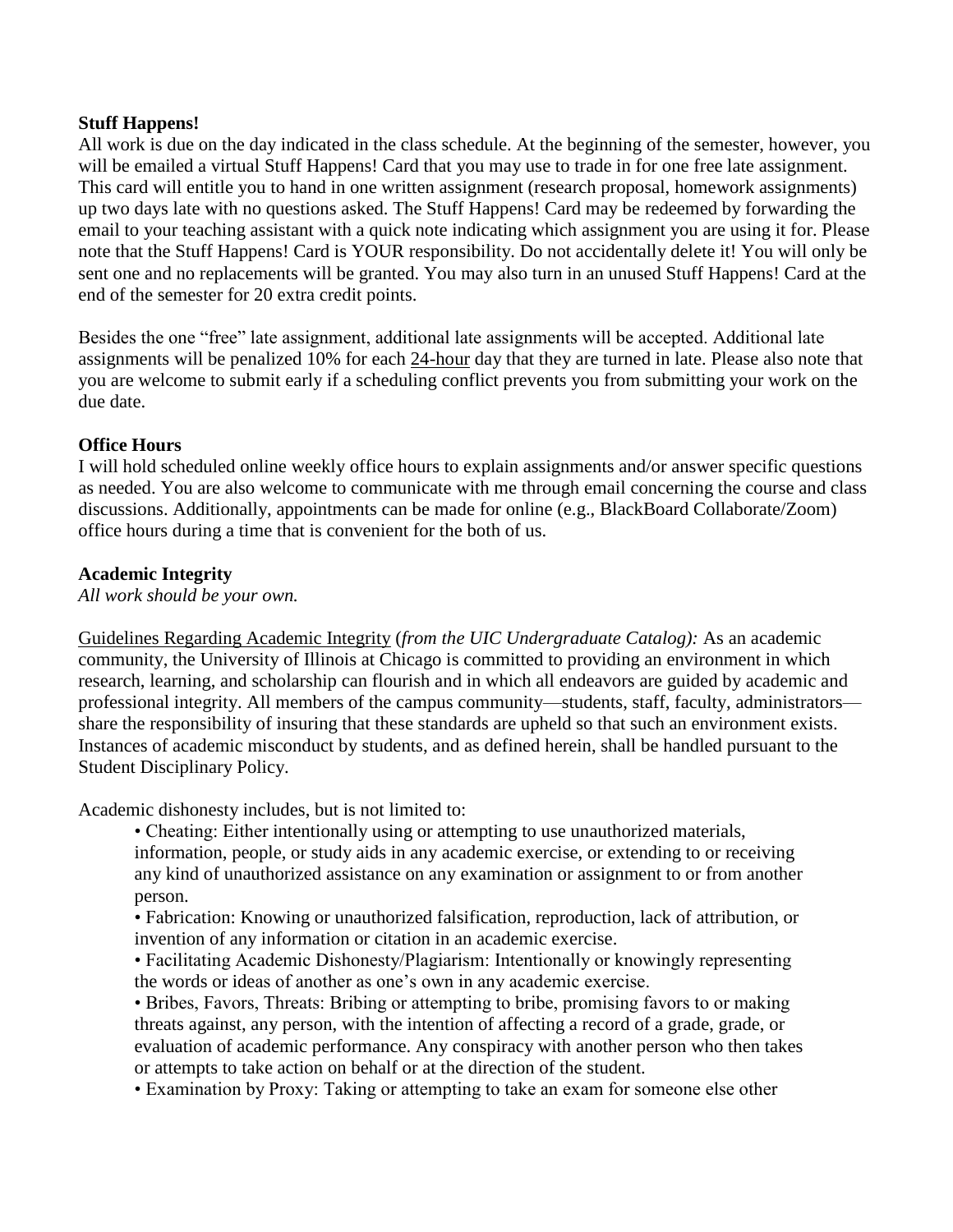than the student is a violation by both the student enrolled in the course and the proxy or substitute.

- Grade Tampering: Any unauthorized attempt to change, actual change of, or alteration of grades or any tampering with grades.
- Non-original Works: Submission or attempt to submit any written work authored, in whole or part, by someone other than the student.

**For any case of academic dishonesty, my policy is to file a complaint with the Office of the Dean of Students**. For more information about violating academic integrity and its consequences, consult the website of the UIC Office of the Dean of Students at<http://www.uic.edu/depts/dos/studentconduct.html>

## **Religious Holidays**

Campus Policy States: The faculty of the University of Illinois at Chicago shall make every effort to avoid scheduling examinations or requiring that student projects be turned in or completed on religious holidays. Students who wish to observe their religious holidays shall notify the faculty member by the tenth day of the semester of the date when they will be absent unless the religious holiday is observed on or before the tenth day of the semester. In such cases, the student shall notify the faculty member at least five days in advance of the date when he/she will be absent. The faculty member shall make every reasonable effort to honor the request, not penalize the student for missing the class, and if an examination or project is due during the absence, give the student an exam or assignment equivalent to the one completed by those students in attendance. If the student feels aggrieved, he/she may request remedy through the campus grievance procedure.

### **Disability Accommodation**

Students with disabilities who require accommodations for access to and/or participation in this course are welcome, but must be registered with the Disability Resource Center (DRC). You may contact DRC at 312-413-2183 (v) or 312-413-0123 (TTY). I'm happy to help you.

## **UIC RESOURCES**

If you find yourself having difficulty with the course material or any other aspect of student life, don't hesitate to ask for help! Come to me, or if it is about an issue beyond this class, please contact your college advisors, or get help from any number of other support services on campus.

**The Writing Center** offers friendly and supportive tutors who can help you with reading and writing in any of your courses, not just English. Tutors are ready to help other writing as well, such as job applications, personal statements, and resumes. The tutor and you will work together to decide how to improve your writing. If you have not started your assignment, that is OK. A tutor can help you brainstorm or make an outline. Tutors understand that you might be using the Writing Center for the first time. They are ready to guide you through your first session. You can choose to work with a tutor in real time using chat and a white board, or submit up to 5 pages of text and receive written feedback within 48 hours. For more information and to schedule an appointment, visit the Writing Center website [\(https://writingcenter.uic.edu\)](https://writingcenter.uic.edu/).

**The Academic Center for Excellence** can help if you feel you need more individualized instruction in reading and/or writing, study skills, time management, etc. Phone: (312) 413-0031. They are located in the Student Services Building, located at 1200 W Harrison Street.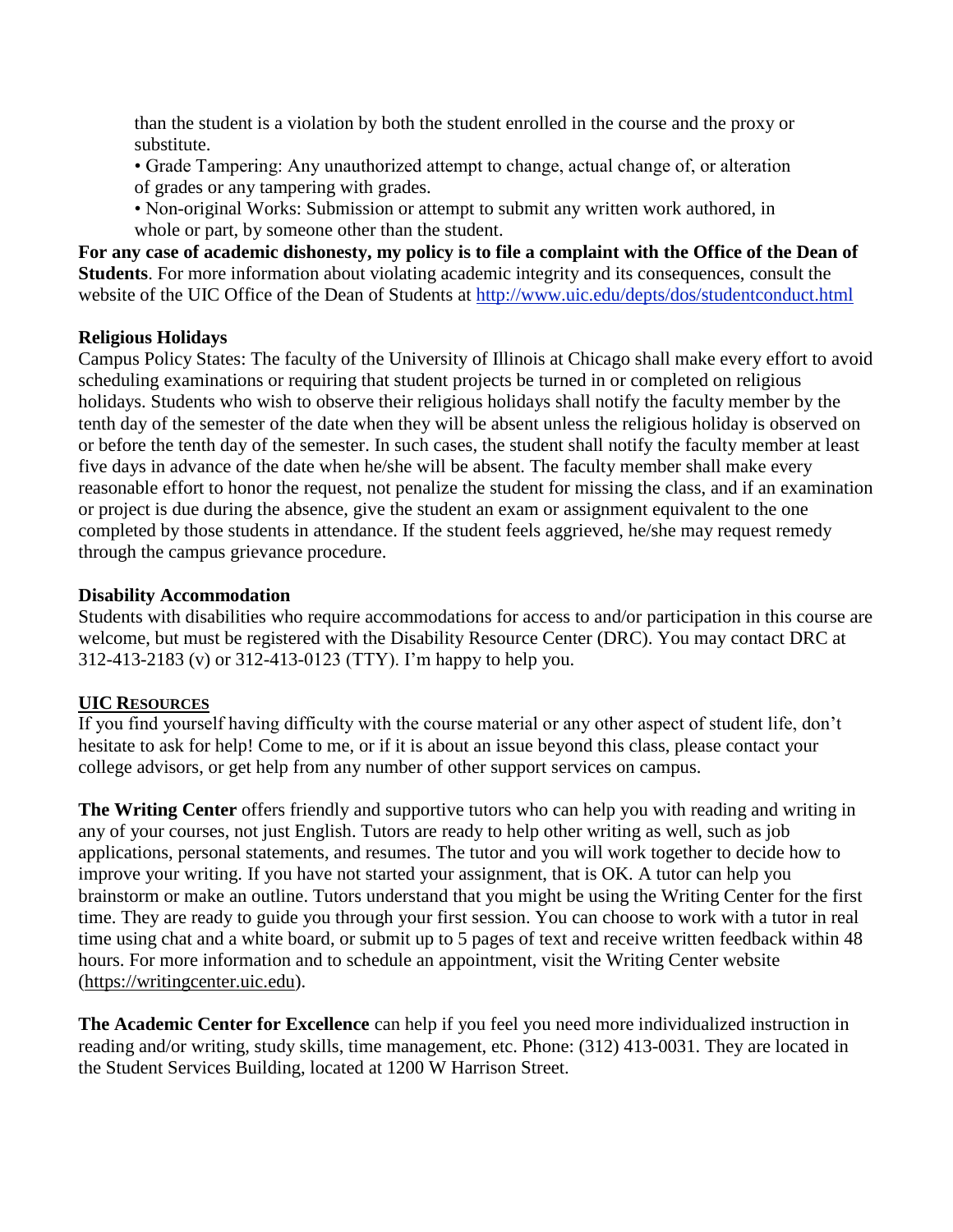**Counseling Services** are available for all UIC students. You may seek free and confidential services from the Counseling Center <www.counseling.uic.edu>. The Counseling Center is in the Student Services Building; you may contact the staff there at (312) 996-3490. In addition to offering counseling services, the Counseling Center also operates the InTouch Crisis Hotline from 6:00 p.m.-10:30 p.m. They offer support and referrals to callers, as well as telephone crisis interventions; please call (312) 996-5535.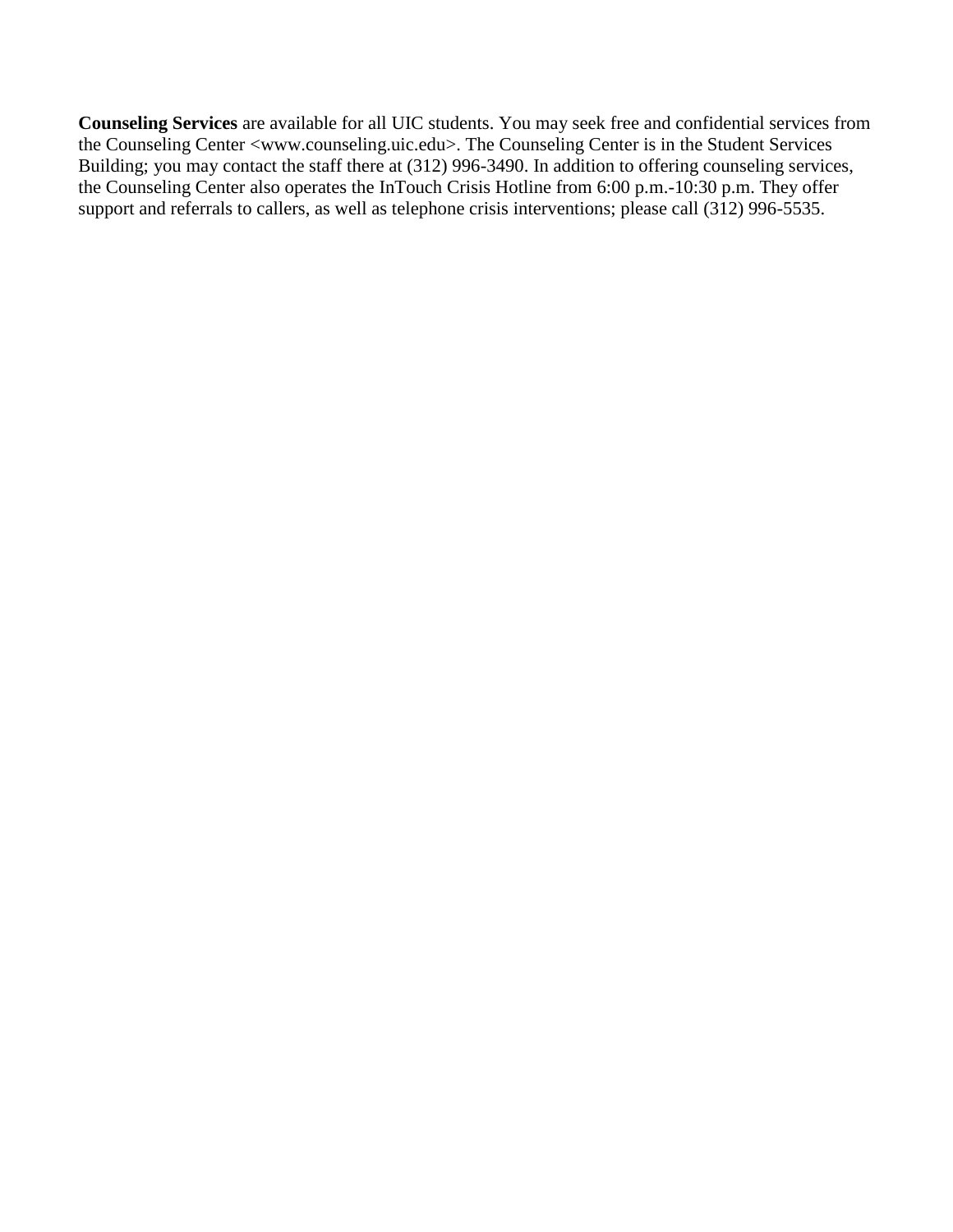| Week                            | Read             | Watch                   | <b>Engage</b>                                                                                                                                    | Turn-In                                      | <b>Test</b>                           |
|---------------------------------|------------------|-------------------------|--------------------------------------------------------------------------------------------------------------------------------------------------|----------------------------------------------|---------------------------------------|
| Week 1<br>August 24-30          | Syllabus<br>Ch.1 | Week 1 Materials        | Muddiest Point by Sun at 11:59pm<br><b>Weekly Discussion Forum</b><br>Initial Post by Thurs at<br>11:59PM<br>Response Posts by Sun at<br>11:59PM |                                              | SmartBook (Ch 1) by Sun at<br>11:59pm |
| Week 2<br>August 31-Sept 6      | Ch. 2            | Week 2 Materials        | Muddiest Point by Sun at 11:59pm<br><b>Weekly Discussion Forum</b><br>Initial Post by Thurs at<br>11:59PM<br>Response Posts by Sun at<br>11:59PM | Homework 1 by Fri at 5<br>pm                 | SmartBook (Ch 2) by Sun at<br>11:59pm |
| Week 3<br>September 7-13        | Ch.4             | Week 3 Materials        | Muddiest Point by Sun at 11:59pm<br><b>Weekly Discussion Forum</b><br>Initial Post by Thurs at<br>11:59PM<br>Response Posts by Sun at<br>11:59PM |                                              | SmartBook (Ch 4) by Sun at<br>11:59pm |
| Week 4<br>September 14-20       | Ch.5             | <b>Week 4 Materials</b> | Muddiest Point by Fri at 11:59pm<br><b>Weekly Discussion Forum</b><br>Initial Post by Thurs at<br>11:59PM<br>Response Posts by Sun at<br>11:59PM | Homework 2 by Fri at 5<br>pm                 | SmartBook (Ch 5) by Sun at<br>11:59pm |
| Week 5<br>September 21-27       | Appendix A       |                         | Literature Review Workshop                                                                                                                       |                                              | Wed, Sept 21: Exam 1 (Ch. 1-2. 4-5)   |
| Week 6<br>September 28-Oct<br>4 | Ch.6             | Week 6 Materials        | Muddiest Point by Sun at 11:59pm<br><b>Weekly Discussion Forum</b><br>Initial Post by Thurs at<br>11:59PM<br>Response Posts by Sun at<br>11:59PM | Annotated Bibliography<br>by Fri at 11:59 pm | SmartBook (Ch 6) by Sun at<br>11:59pm |
| Week 7<br>October 5-11          | Ch.7             | <b>Week 7 Materials</b> | Muddiest Point by Sun at 11:59pm<br><b>Weekly Discussion Forum</b><br>Initial Post by Thurs at<br>11:59PM<br>Response Posts by Sun at<br>11:59PM |                                              | SmartBook (Ch 7) by Sun at<br>11:59pm |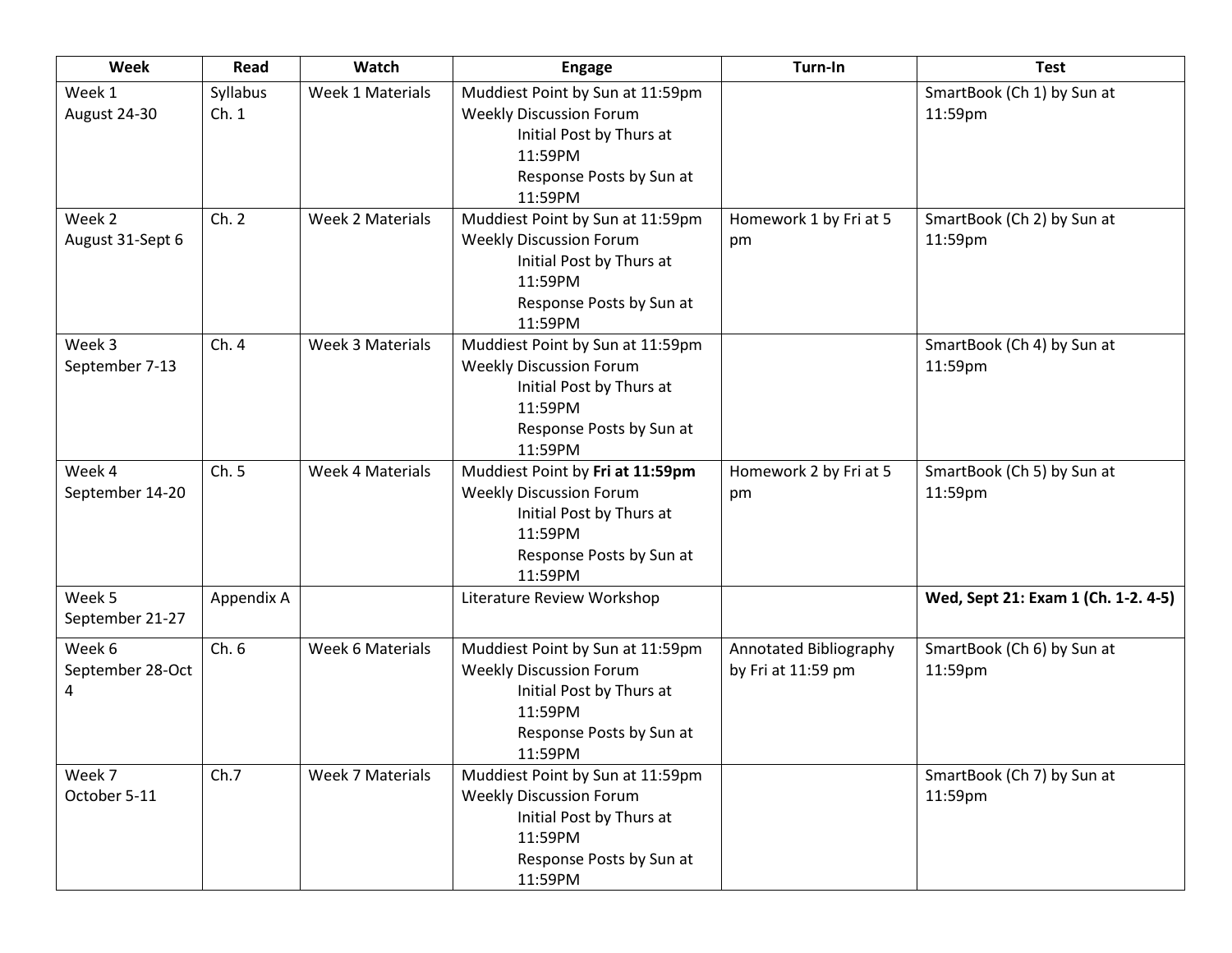| Week 8<br>October 12-18     | Ch.8   | <b>Week 8 Materials</b> | Muddiest Point by Sun at 11:59pm<br><b>Weekly Discussion Forum</b><br>Initial Post by Thurs at<br>11:59PM<br>Response Posts by Sun at<br>11:59PM | Homework 3 by Fri at 5<br>pm                  | SmartBook (Ch 8) by Sun at<br>11:59pm  |
|-----------------------------|--------|-------------------------|--------------------------------------------------------------------------------------------------------------------------------------------------|-----------------------------------------------|----------------------------------------|
| Week 9<br>October 19-25     | Ch. 9  | Week 9 Materials        | Muddiest Point by Sun at 11:59pm<br><b>Weekly Discussion Forum</b><br>Initial Post by Thurs at<br>11:59PM<br>Response Posts by Sun at<br>11:59PM |                                               | SmartBook (Ch 9) by Sun at<br>11:59pm  |
| Week 10<br>October 26-Nov 1 | Ch. 10 | Week 10 Materials       | Muddiest Point by Sun at 11:59pm<br><b>Weekly Discussion Forum</b><br>Initial Post by Thurs at<br>11:59PM<br>Response Posts by Sun at<br>11:59PM | Homework 4 by Fri at 5<br>pm                  | SmartBook (Ch 10) by Sun at<br>11:59pm |
| Week 11<br>November 2-8     |        |                         | Methods & Results Workshop<br>Vote!! (if eligible)                                                                                               |                                               | Mon, Nov 2: Exam 2 (Ch. 3, 6-9)        |
| Week 12<br>November 9-15    | Ch.3   | Week 12 Materials       | Muddiest Point by Sun at 11:59pm<br><b>Weekly Discussion Forum</b><br>Initial Post by Thurs at<br>11:59PM<br>Response Posts by Sun at<br>11:59PM | Methods + Results Draft<br>by Fri at 11:59 pm | SmartBook (Ch 3) by Sun at<br>11:59pm  |
| Week 13<br>November 16-22   | Ch. 12 | Week 13 Materials       | Muddiest Point by Sun at 11:59pm<br><b>Weekly Discussion Forum</b><br>Initial Post by Thurs at<br>11:59PM<br>Response Posts by Sun at<br>11:59PM |                                               | SmartBook (Ch 12) by Sun at<br>11:59pm |
| Week 14<br>November 23-29   | Ch. 13 | Week 14 Materials       | Muddiest Point by Sun at 11:59pm<br><b>Weekly Discussion Forum</b><br>Initial Post by Thurs at<br>11:59PM<br>Response Posts by Sun at<br>11:59PM | Homework 5 by Fri at 5<br>pm                  | SmartBook (Ch 13) by Sun at<br>11:59pm |